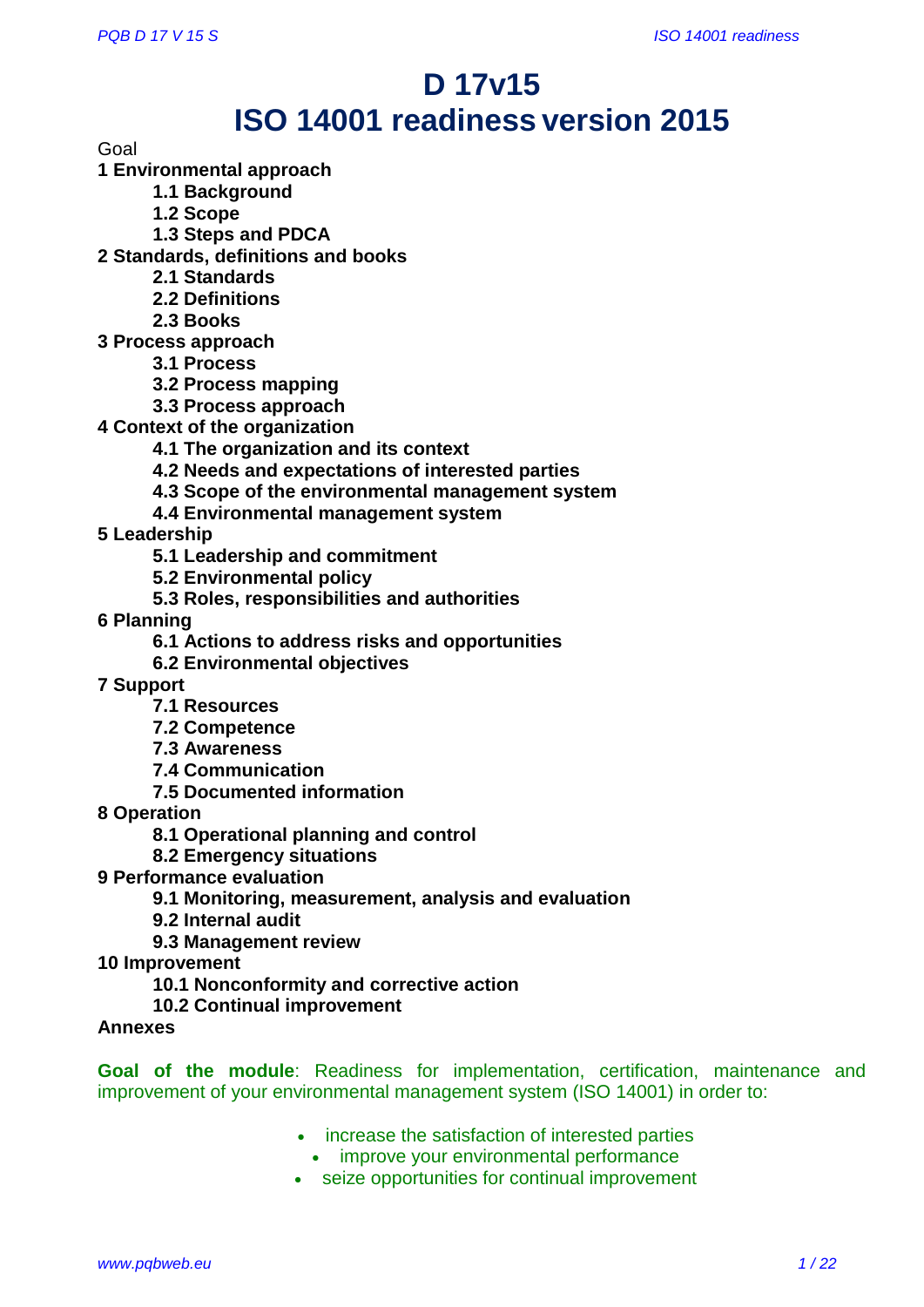# **1 Environmental approach**

# **1.1 Background**

The first laws on environmental protection emerged in the 1970s, due to the magnitude of the harmful impacts of modern industry. The environmental protection concept is one of the pillars of sustainable development.

The pollution prevention approach is a must for every responsible company.

The first edition of the international standard of an environmental management system ISO 14001 appeared in 1996. ISO comes from the Greek "isos" (equal). The ISO (International Organization for Standardization) was created in 1947.

The 2004 revision of the standard is distinguished by:

- improved compatibility with ISO 9001
- greater clarity of the text
- greater emphasis on continual improvement
- strengthening the conformity evaluation (legal and regulatory)
- further simplification of documentation

The new version of the ISO 14001 standard (second revision) was published in September 2015: Environmental management systems - Requirements with guidance for use.

The main novelties are:

- a new structure (higher level)
- risk-based thinking (external and internal issues, opportunities)
- management commitment to ensure compatibility between the strategic direction of the company and the policy and environmental objectives
- management fully assumes its responsibility (leadership) of the performance of the environmental management system
- fewer mandatory documented procedures (documented information to maintain), falling to 8 from the previous 12
- concept of preventive action is replaced by actions to address risks
- terms "documented procedure" and "record" are replaced by "documented information"
- added requirements related to the life cycle and outsourced processes

# **1.2 Scope**

The ISO 14001 standard (**Environmental management systems – Requirements with guidance for use**) is generic as it can be applied to the management system of any company, without limitations on size, activity or type.

This is a voluntary international standard that allows for certification by an accredited body.

To achieve this, it is sufficient that the environmental management system (EMS):

- should be:
	- o defined
	- o implemented
	- o maintained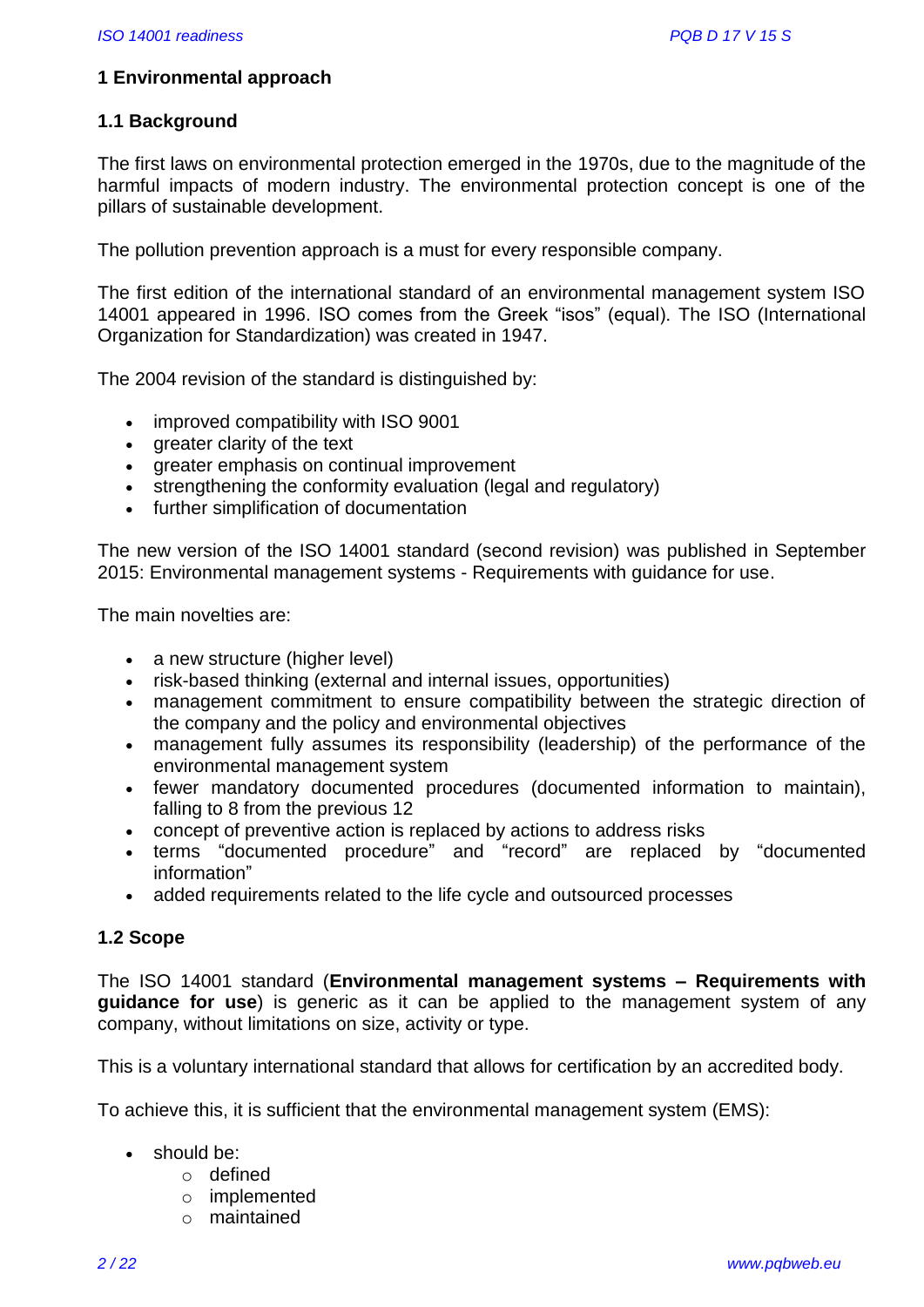- o improved
- meet the requirements of the ISO 14001 standard

ISO 14001 applies to those environmental aspects that top management believes it can control or influence.

# **1.3 Steps and PDCA**

# **A well prepared approach is halfway to success**

The approach to implementing an environmental management system follows several steps. An example of preparation is shown in figure 1-1.



*Figure 1-1. EMS preparation*

**Step one** contains the determination of the needs and expectations (**requirements**) of interested parties:

- staff
- customers, consumers
- competitors
- shareholders, investors
- external providers (suppliers, subcontractors, partners)
- organizations and branch associations
- statutory and regulatory authorities

The involvement of top management at its highest level is truly indispensable. The advice of a consultant is often solicited. Determining the current status of the management system (or what exists of it) would be welcome at this stage. An external certification body is chosen.

One of the key questions that comes up quickly (**step 2**) is the **need** for this decision. If this is not really necessary or if the estimated costs of the certification approach exceed the available resources, it is better to dismiss the idea immediately.

The benefits of implementing an environmental management system are often: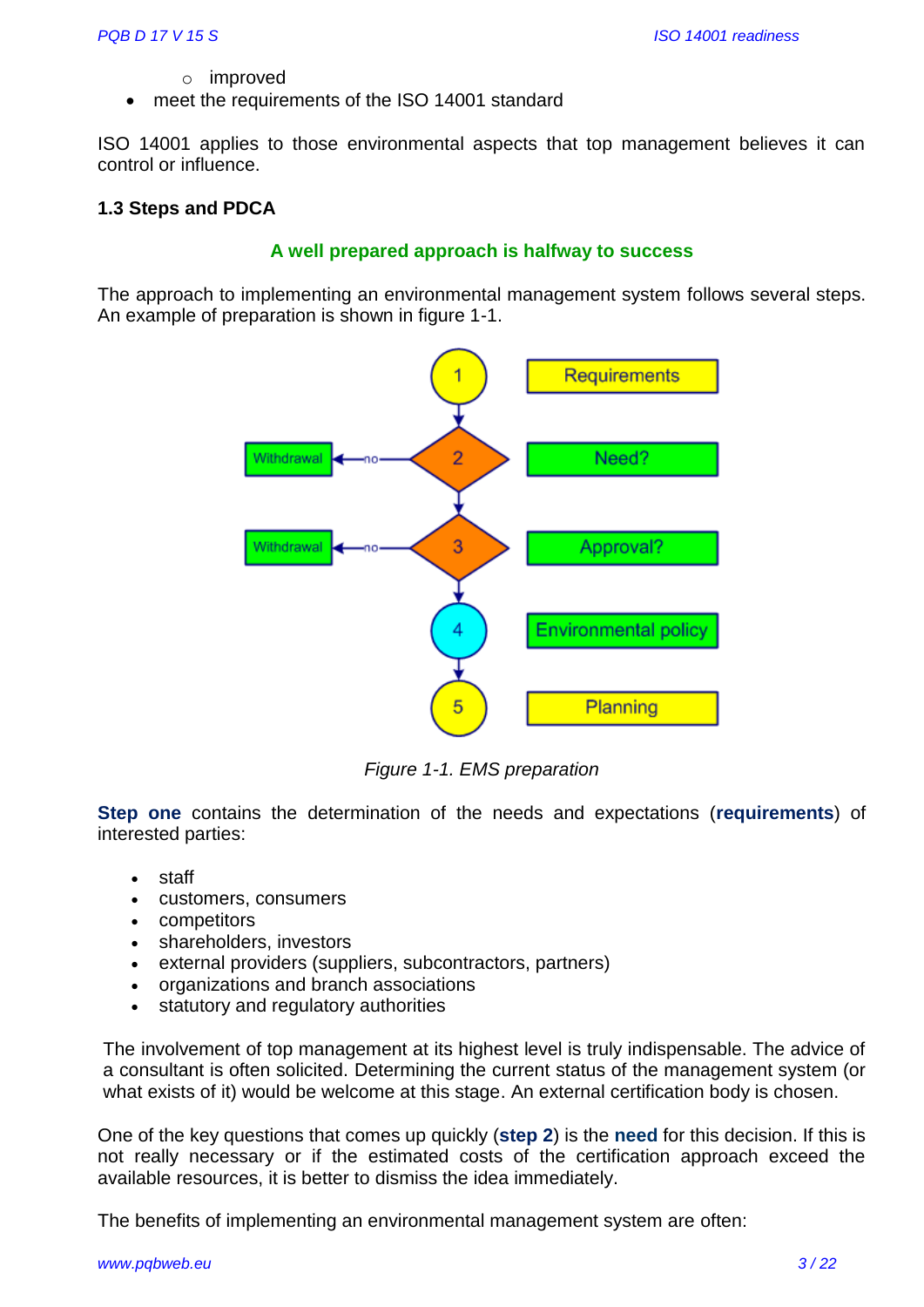- an improved image of the company
- being one step ahead of the competition
- enhanced environmental protection
- environmental performance evaluated and communicated
- better emergency preparedness
- increased confidence of interested parties
- reduced energy consumption
- staff who are aware, consulted, motivated and proud
- reduced insurance costs
- commitment profitable for all
- good practices are valorized
- formalization of knowledge
- process control
- compliance obligations up-to-date

The benefits of the certification of an environmental management system are often:

- new customers
- increased market share
- an increase in sales
- better financial performance

#### **More than one and a half million businesses worldwide cannot be wrong!**

The internalization of the spirit of the principles and requirements of an ISO standard significantly improves the overall performance of your business, especially when it is not considered as a constraint.

The **third step** shall determine whether this approach receives the **approval** of the staff. A communication campaign is launched in-house on the objectives of an environmental management system (EMS). The staff is aware and understands that, without their participation, the project cannot succeed.

#### **Have confidence: success will come with the involvement and effort of all!**

Define the vision (what we want to be), the mission (why we exist) and the business plan of the company. The next **step** (**4**) begins with the establishment of an outline of the **environmental policy** and environmental objectives. If you do not have a copy of the ISO 14001 standard, now is the time to get it.

**Planning** is the last **step** (**5**) of the project preparation for obtaining ISO 14001 certification. A reasonable period is between 6 to 12 months (each company is unique and specific).Top management commitment is formalized in documented information communicated to all staff. A person is appointed as project leader for obtaining ISO 14001 certification.

The establishment and implementation of an ISO 14001 environmental management system are shown in figure 1-2.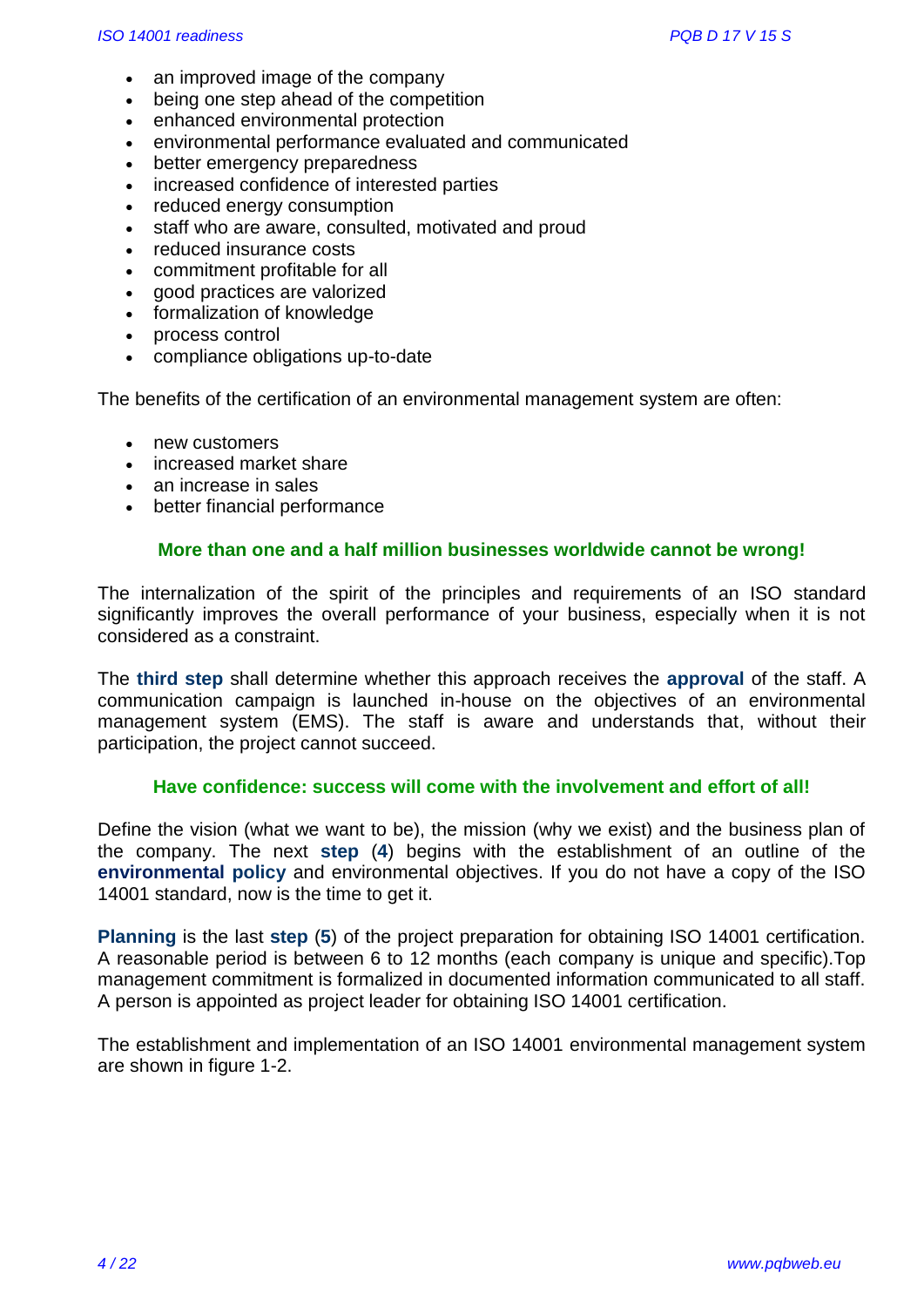

*Figure 1-2. EMS implementation*

**Step 1** aims to identify and determine the **processes,** interactions, owners and responsibilities. The outline of certain documented information is written down. The needs, expectations and requirements of all interested parties are analyzed. With the participation of as many people available the first drafts of the various documented information (job descriptions, documented information to maintain, work instructions, process sheets) are written.

In **step 2** the **resources** to achieve the environmental objectives are set. Planning tasks, responsibilities and time frames are established. Internal staff and subcontractors are aware of significant environmental impacts. Training of internal auditors is taken into account.

**Step 3** allows you to define and implement methods to measure the **effectiveness** and efficiency of each process (indicators). Internal audits are used to evaluate the degree of implementation of the system (identification of environmental aspects and impacts, compliance obligations).

**Nonconformities** of all kinds are listed in **step 4**. An outline of the different waste is established. A categorization of corrective actions is introduced. Emergency situations with potential impacts on the environment are listed. The responses (actions and reactions) to emergency situations are established and documented.

A first meeting with the tools and applications of the **continual improvement** process is made in **Step 5**. Major risks are determined, risk management objectives are planned and opportunities for improvement in environmental performance are found. Activities related to the determined significant environmental aspects are planned and implemented. A legal watch is undertaken. Communication is established and formalized internally and externally.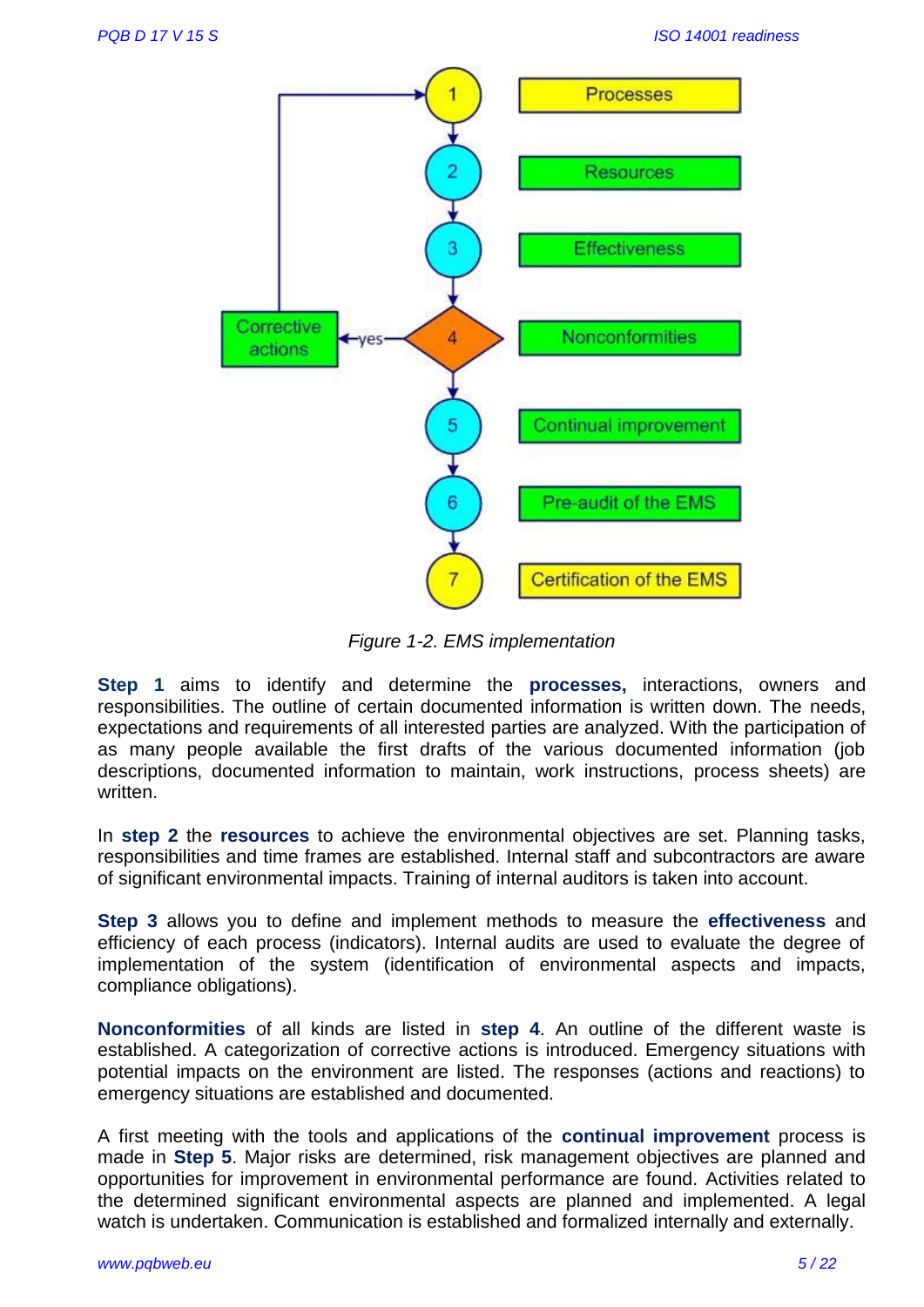To conduct the **pre-audit of the EMS** (**step 6**) documented information is checked and approved by the appropriate people. A management review allows the evaluation of applicable compliance obligations. The environmental policy and objectives are finalized. An environmental manager from another company or a consultant can provide valuable feedback, suggestions and recommendations.

When the system is accurately implemented and followed, the **certification of the EMS** by an external body is a breeze, a formality (**step 7**).

An example of a certification project plan with 27 steps is shown in [annex 01.](https://www.pqbweb.eu/document-d-17v15-set-of-documents-iso-14001-version-2015-readiness.php)

An appropriate method for evaluating the performance of your environmental management system is the RADAR logic model of excellence [EFQM](http://www.efqm.org/) (European Foundation for Quality Management), with its nine criteria and overall score of 1000 points.

The Deming cycle (figure 1-3) is applied to control any process. The PDCA cycle (Plan, Do, Check, Act) is a universal basis for continual improvement.



*Figure 1-3. Deming cycle*

- Plan define context, issues and processes, establish environmental policy and objectives, and demonstrate leadership (clauses 4, 5 and 6)
- Do realize, develop, implement processes, demonstrate leadership, control the life cycle, bring support and respond to emergencies (clauses 5, 7 and 8)
- Check Compare, verify, analyze, evaluate, demonstrate leadership, conduct audits and management reviews (clauses 5 and 9)
- Act adapt, demonstrate leadership, treat nonconformities, react with corrective actions or find new improvements (new PDCA cycle), (clauses 5 and 10)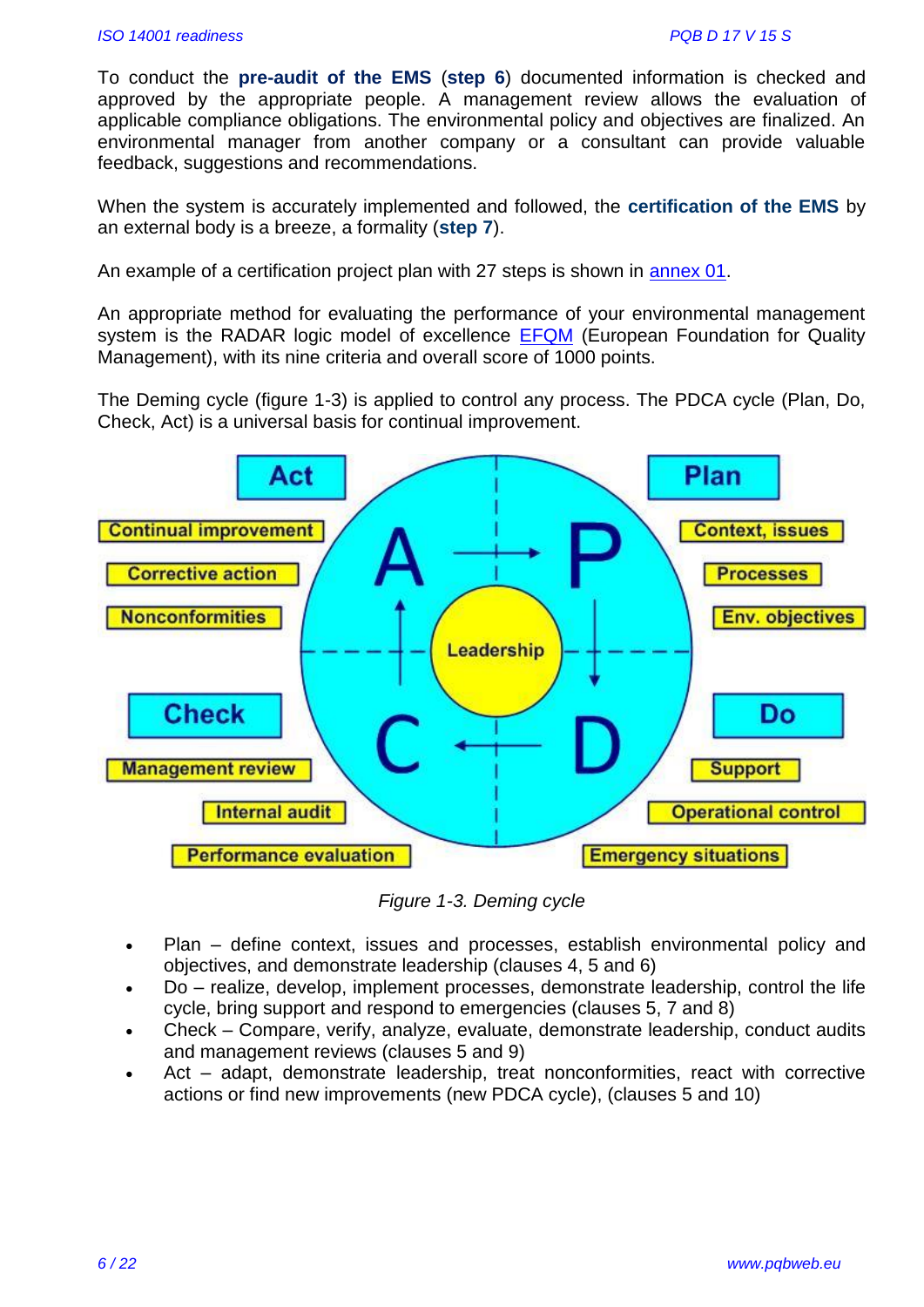# **2 Standards, definitions and books**

# **2.1 Standards**

The common points between ISO 14001 and ISO 9001 version 2015 are manifold in form and content.

Another demonstration of the close relationship between the two management system standards is ISO 19011 (2018): "Guidelines for auditing management systems."

The ISO 14004: 2016 standard "Environmental management systems - General guidelines on principles, systems and technical implementation" contains many explanations, practical tips and examples.

ISO 14031: 2021 "Environmental Management - Environmental performance evaluation - Guidelines" shows how to set up and use the environmental performance evaluation (EPE) and the analysis of the life cycle to find improvement points. Its commitment to compliance with legal and regulatory requirements, pollution prevention and continual improvement can be evaluated with the help of indicators.

ISO 14005: 2019 "Environmental management systems - Guidelines for the phased implementation of an environmental management system, including the use of environmental performance evaluation" shows how to implement an environmental management system in 3 phases, 19 clauses and 72 steps.

ISO 14044: 2006 "Environmental management - Life cycle assessment - Requirements and Guidelines" specifies requirements and provides guidelines for conducting life cycle assessments.

ISO 14063: 2020 "Environmental Communication" provides guidance on general principles, policy, strategy and activities relating to internal and external environmental communication.

ISO 14050: 2020 "Environmental management - Vocabulary" provides definitions of basic concepts, directly related to environmental management.

ISO 31000 (2018) "Risk management - Guidelines" establishes the principles and risk management process, risk assessment and risk treatment.

All of these standards and many more can be ordered in electronic or paper format on the [ISO](http://www.iso.ch/) site.

More than 28,000 standards (in English and other languages) are available on the [Public.Resource.Org](https://law.resource.org/pub/in/manifest.in.html) site.

#### **2.2 Definitions**

# **The beginning of wisdom is the definition of terms. Socrates**

Some terms and definitions used in relation with the EMS:

**Competence**: *personal skills, knowledge and experiences* **Conformity**: *fulfillment of a specified requirement*  **Corrective action**: *action to eliminate the causes of nonconformity or any other undesirable event and to prevent their recurrence*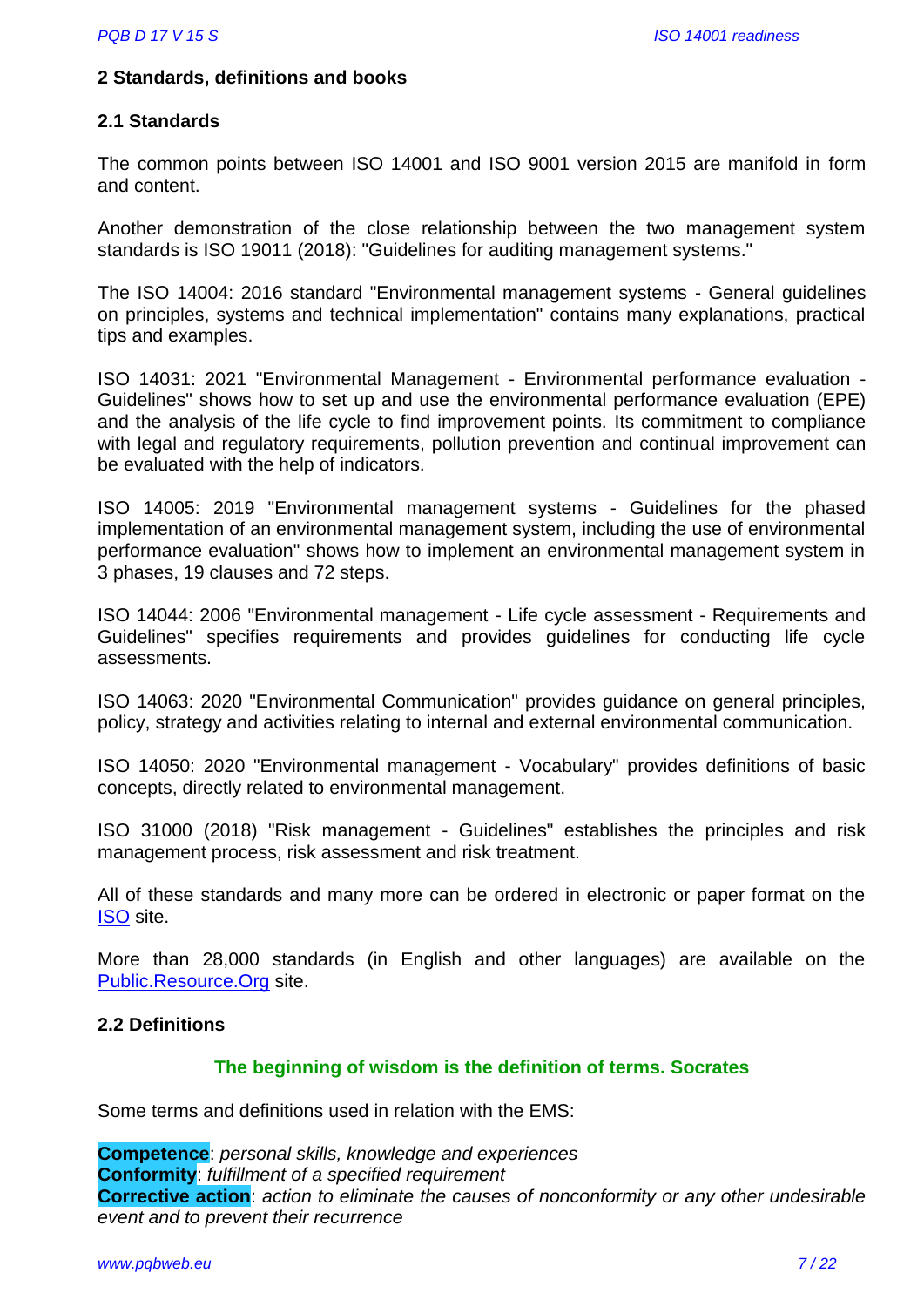**Documented information**: *any support allowing the treatment of information* **Effectiveness**: *capacity to realize planned activities with minimum effort* **Efficiency**: *financial relationship between achieved results and used resources*  **Environment**: *space in which any organization functions*

**Environmental aspect**: *every element of an organization that interacts with the environment* **Environmental impact**: *every change in the environment caused by an organization* **Environmental objective**: *environment related, measurable goal that must be achieved*  **Environmental performance**: *measurable results of the environmental management system* **Indicator***: value of a parameter, associated with an objective, allowing the objective measure of its effectiveness*

**Interested party***: person, group or company that can affect or be affected by an organization* **Management system**: *set of processes allowing objectives to be achieved*

**Process**: *activities that transform inputs into outputs*

**Organization (company)**: *a structure that satisfies a need*

**Requirement**: *explicit or implicit need or expectation*

**Risk**: *likelihood of occurrence of a threat or an opportunity*

**Top management**: *group or persons in charge of the organizational control at the highest level*

In the terminology of management systems, do not confuse:

- accident and incident
	- o an accident is an unexpected serious event
	- o an incident is an event that can lead to an accident
	- anomaly, defect, dysfunction, failure, nonconformity, reject and waste
		- $\circ$  anomaly is a deviation from what is expected
			- $\circ$  defect is the non-fulfillment of a requirement related to an intended use
			- $\circ$  dysfunction is a degraded function that can lead to a failure
			- $\circ$  failure is when a function has become unfit
			- o nonconformity is the non-fulfillment of a requirement in production
		- $\circ$  reject is a nonconforming product that will be destroyed
		- o waste is when there are added costs but no value
- audit, inspection, auditee and auditor
	- $\circ$  an audit is the process of obtaining audit evidence
	- $\circ$  an inspection is the verification of the conformity of a process or product
	- $\circ$  an auditee is the one who is audited
	- $\circ$  an auditor is the one who conducts the audit
- audit program and plan
	- $\circ$  an audit program is the annual planning of the audits
	- $\circ$  an audit plan is the description of the audit activities
- calibration and verification
	- o calibration is the confirmation of a value found related to a standard (troy weight)
	- o verification is the positioning of reference marks
- control and optimization
	- $\circ$  control is the achievement of an objective
	- $\circ$  optimization is the search for the best possible results
- customer, subcontractor and supplier
	- o a customer receives a product
	- o a subcontractor provides a service or a product on which a specific work is done
	- $\circ$  a supplier provides a product
- effectiveness and efficiency
	- o effectiveness is the level of achievement of planned results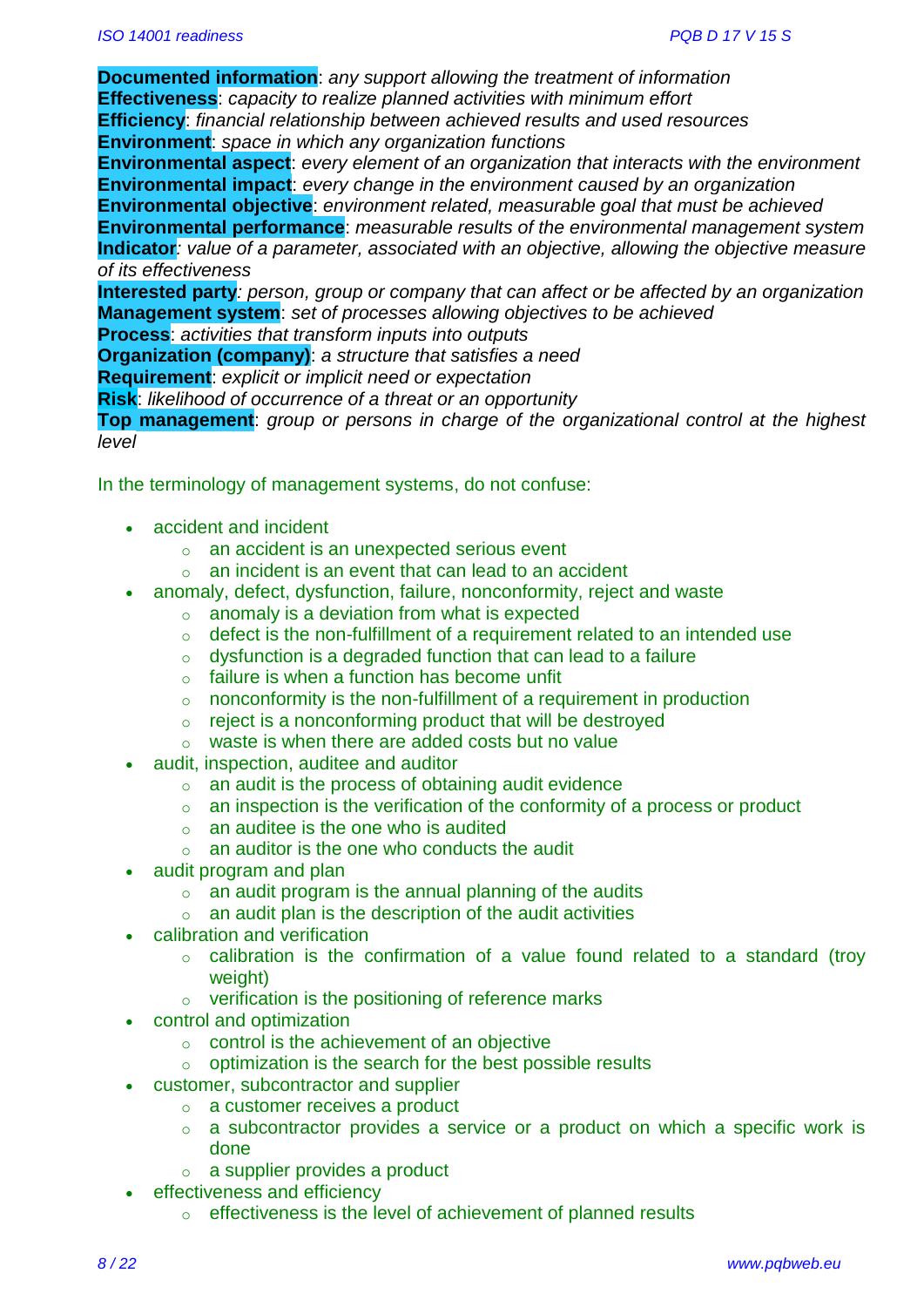- o efficiency is the ratio between results and resources
- follow-up and review
	- $\circ$  follow-up is the verification of the obtained results of an action
	- $\circ$  review is the analysis of the effectiveness in achieving objectives
- inform and communicate
	- $\circ$  to inform is to give someone meaningful data
	- $\circ$  to communicate is to pass on a message, to listen to the reaction and discuss
- objective and indicator
	- o an objective is a sought after commitment
	- o an indicator is the information on the difference between the pre-set objective and the achieved result
- organization and enterprise, society, company
	- $\circ$  organization is the term used by the ISO 9001 standard as the entity between the supplier and the customer
	- o an enterprise, society and company are examples of organizations
- process, procedure, product, activity and task
	- $\circ$  a process is how we satisfy the customer using people to achieve the objectives
	- $\circ$  a procedure is the description of how to conform to the rules
	- o a product is the result of a process
	- $\circ$  an activity is a set of tasks
	- $\circ$  a task is a sequence of simple operations

*Remark 1: the use of ISO 14001 definitions is recommended. The most important thing is to determine a common and unequivocal vocabulary for everyone in the company.* 

*Remark 2: the customer can also be the user, the beneficiary, the trigger, the ordering party or the consumer*

*Remark 3: documented information is any information that we must maintain (procedure ) or retain (record ).*

*Remark 4: the term "compliance obligations" introduced in ISO 14001 is equivalent to the terms "statutory and regulatory requirements" and "legal and other requirements".* 

For other definitions, comments, explanations and interpretations that you don't find in this module and in [annex 06,](https://www.pqbweb.eu/document-d-17v15-set-of-documents-iso-14001-version-2015-readiness.php) you can consult:

- **ISO [Online Browsing platform](https://www.iso.org/obp/ui#home) (OBP)**
- IEC [Electropedia](http://www.electropedia.org/)
- [A Dictionary of Environment and Conservation,](http://www.oxfordreference.com/view/10.1093/acref/9780198609957.001.0001/acref-9780198609957) Oxford, 2007
- [ISO 9000: 2015](https://www.iso.org/standard/45481.html) Quality management systems. Fundamentals and vocabulary

# **2.3 Books**

Books for further reading on performance and environment:



 Joseph Cascio et al, [ISO 14000 Guide:](http://www.amazon.co.uk/ISO-14000-Guide-International-Environmental/dp/0070116253/ref=sr_1_1?ie=UTF8&qid=1423238133&sr=8-1&keywords=ISO+14000+Guide%3A+The+New+International+Environmental+Management+Standards) The New International Environmental Management Standards, McGraw Hill, 1996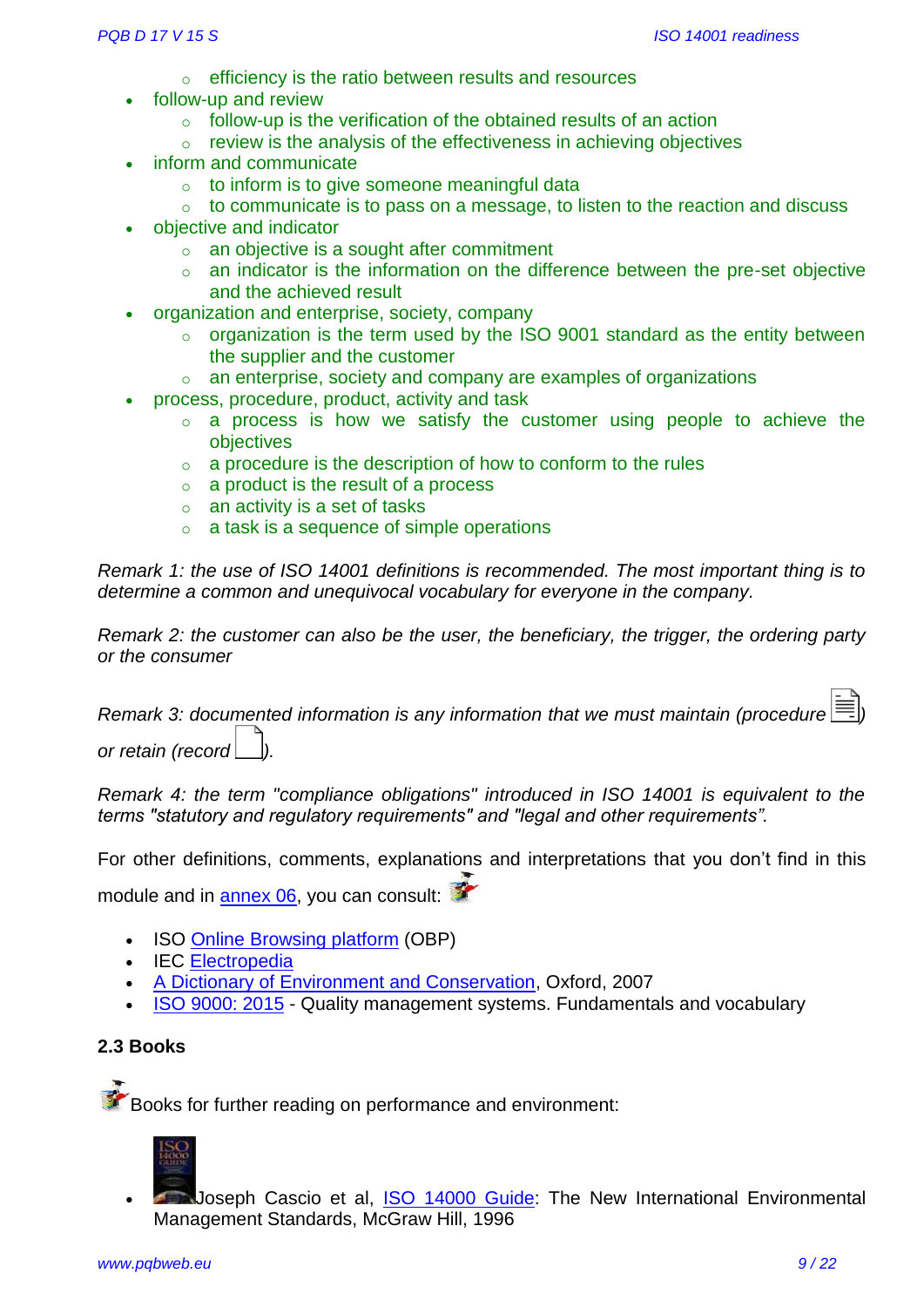

25.50

- Philip Stapleton, Margaret Glover, [EMS: An Implementation Guide for Small and](http://www.amazon.co.uk/Environmental-Management-Systems-Implementation-Organizations/dp/1288656866/ref=sr_1_4?ie=UTF8&qid=1423239101&sr=8-4&keywords=An+Implementation+Guide+for+Small+and+Medium-Sized+Organizations)  [Medium-Sized Organizations,](http://www.amazon.co.uk/Environmental-Management-Systems-Implementation-Organizations/dp/1288656866/ref=sr_1_4?ie=UTF8&qid=1423239101&sr=8-4&keywords=An+Implementation+Guide+for+Small+and+Medium-Sized+Organizations) USEPA, 1996
- Gregory Johnson, [The ISO 14000 EMS Audit Handbook,](http://www.amazon.co.uk/ISO-14000-EMS-Audit-Handbook/dp/1574440691/ref=sr_1_1?ie=UTF8&qid=1423238330&sr=8-1&keywords=The+ISO+14000+EMS+Audit+Handbook) St Lucie, 1997
- John Kinsella, Annette McCully, Handbook for Implementing an ISO14001 [Environmental Management System,](http://www.amazon.co.uk/Handbook-Implementing-Environmental-Management-System/dp/0967147522/ref=sr_1_1?ie=UTF8&qid=1423238508&sr=8-1&keywords=Handbook+for+Implementing+an+ISO14001+Environmental+Management+System) Shaw Environmental, 1999
- A. J. Edwards, [ISO 14001 Environmental Certification Step by Step,](http://www.amazon.com/ISO-14001-Environmental-Certification-Step/dp/0750661003) Elsevier, 2004
- **Syed Imtiaz Haider, [Environmental Management System ISO 14001: 2004:](http://www.amazon.co.uk/Environmental-Management-System-ISO-14001/dp/143982939X/ref=sr_1_1?ie=UTF8&qid=1423238857&sr=8-1&keywords=Environmental+Management+System+ISO+14001%3A+2004)** Handbook of Transition with CD-ROM, CRC Press, 2010



• **Example 2** Naeem Sadig, Asif Khan, [ISO14001 Step by Step: A Practical Guide,](https://www.amazon.fr/ISO14001-Step-Practical-Guide/dp/1849281025/ref=tmm_pap_swatch_0?_encoding=UTF8&qid=1468152140&sr=1-3) IT Governance Publishing, 2011



**A** Trevor Price, [Environmental Management Systems:](https://www.amazon.com/Environmental-Management-Systems-organizational-environmental/dp/1502940930/ref=sr_1_7?s=books&ie=UTF8&qid=1468153043&sr=1-7&keywords=iso+14001+2015) How to boost organizational environmental performance, CreateSpace, 2014



- Terry Bush, [ISO 14001 154 Success Secrets](https://www.amazon.fr/ISO-14001-154-Success-Secrets/dp/1488861463/ref=sr_1_16?s=english-books&ie=UTF8&qid=1468152140&sr=1-16&keywords=iso+14001) 154 Most Asked Questions On ISO 14001 - What You Need To Know, Emereo Publishing, 2014
- **[K](http://www.amazon.com/ISO-14001-Environmental-Systems-Handbook/dp/0750648430)en Whitelaw, [ISO 14001 Environmental Systems Handbook,](https://www.amazon.com/14001-Environmental-Systems-Handbook-Hardcover/dp/B01GMI6A70/ref=sr_1_17?ie=UTF8&qid=1469684393&sr=8-17&keywords=iso+14001+2015) Elsevier, 2015**
- Milton Denth, [The ISO 14001:2015 Implementation Handbook,](http://asq.org/quality-press/display-item/index.html?item=H1507) ASQ, 2016

# **When I think of all the books still left for me to read, I am certain of further happiness. Jules Renard**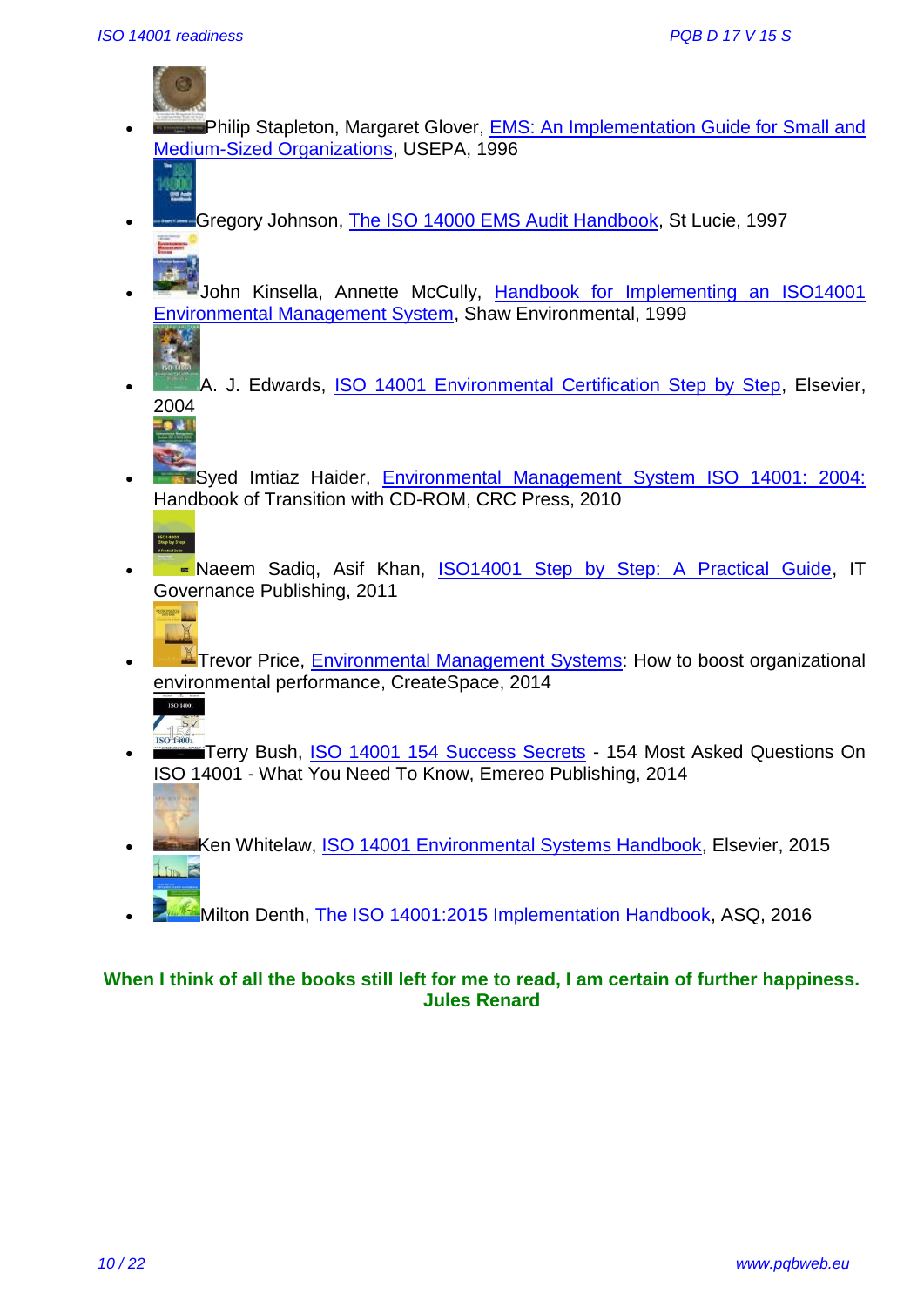# **3 Process approach**

# **3.1 Process**

The word process comes from the Latin root procedere  $=$  go, development, progress (Pro  $=$ forward, cedere = go). Each process transforms inputs into outputs, creating added value and potential nuisances.

A process has three basic elements: inputs, activities and outputs.

A process can be very complex (launch a rocket) or relatively simple (audit a product).

A process is:

- repeatable
- foreseeable
- measurable
- definable
- dependent on its context
- responsible for its suppliers

A process is, among other things, determined by its:

- $\bullet$  title and type
- purpose (why?)
- beneficiary (for whom?)
- scope and activities
- initiators
- documented information
- inputs
- outputs (intentional and not intentional)
- constraints
- people
- material resources
- objectives and indicators
- person in charge (owner) and actors (participants)
- means of inspection (monitoring, measurement)
- mapping
- interaction with other processes
- risks and potential deviations
- opportunities for continual improvement

A process review is conducted periodically by the process owner (cf. [annex 02\)](https://www.pqbweb.eu/document-d-17v15-set-of-documents-iso-14001-version-2015-readiness.php).

The components of a process are shown in figure 3-1: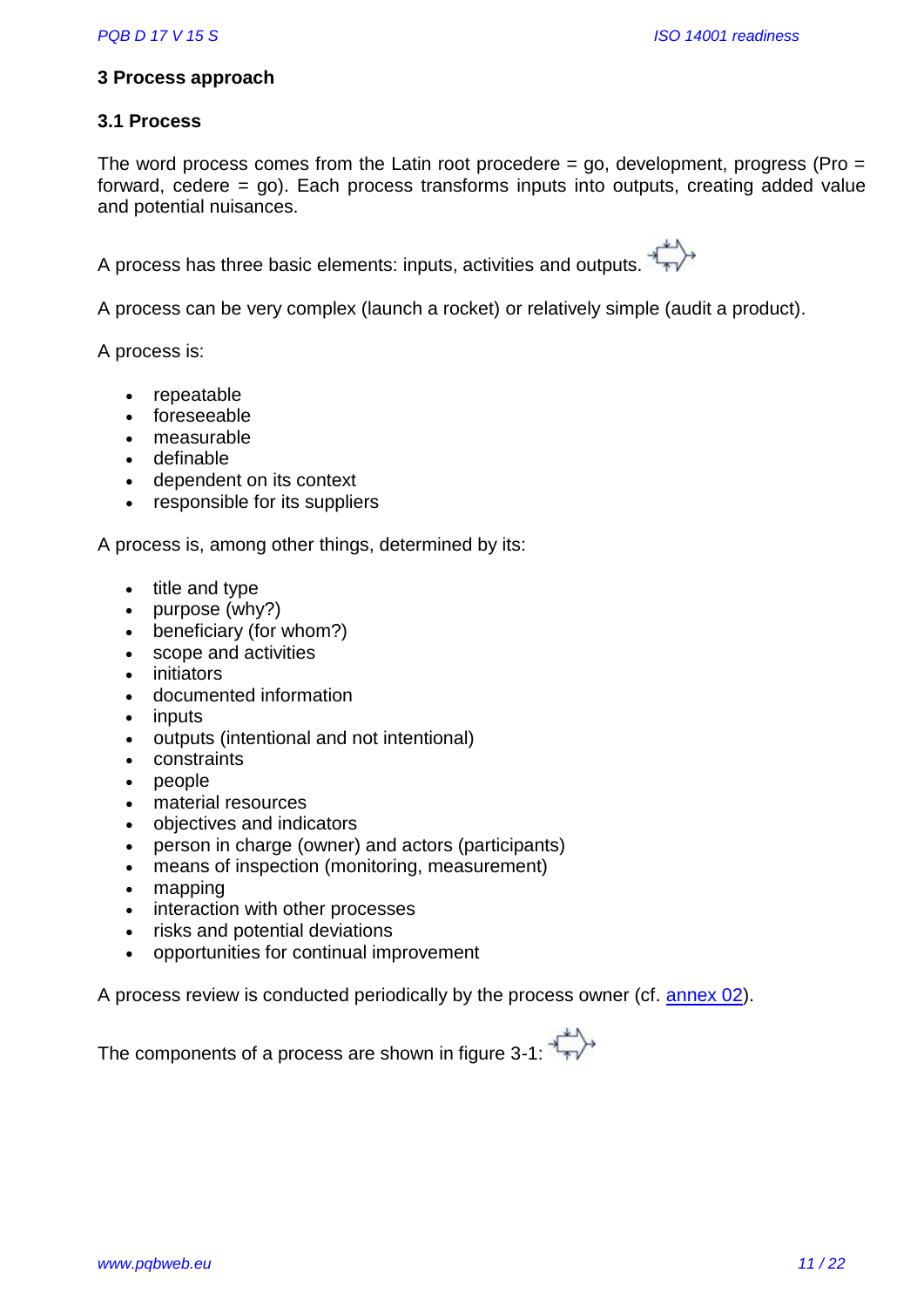

*Figure 3-1. Components of a process*

Figure 3-2 shows an example that helps to answer some questions:

- which materials, which documents, which tools? (*inputs*)
- which title, what objective, which activities, requirements, constraints? (process)
- which products, which documents? (outputs)
- how, which inspections? (**methods**)
- what is the level of performance? (indicators)
- who, with what competence? (people)
- with what, which machines, which equipment? (**material resources**)



*Figure 3-2. Some elements of a process*

Often the output of a process is the input of the next process.

You can find some examples of process sheets in the document pack **D 02** and a list of processes in [annex 03.](https://www.pqbweb.eu/document-d-17v15-set-of-documents-iso-14001-version-2015-readiness.php)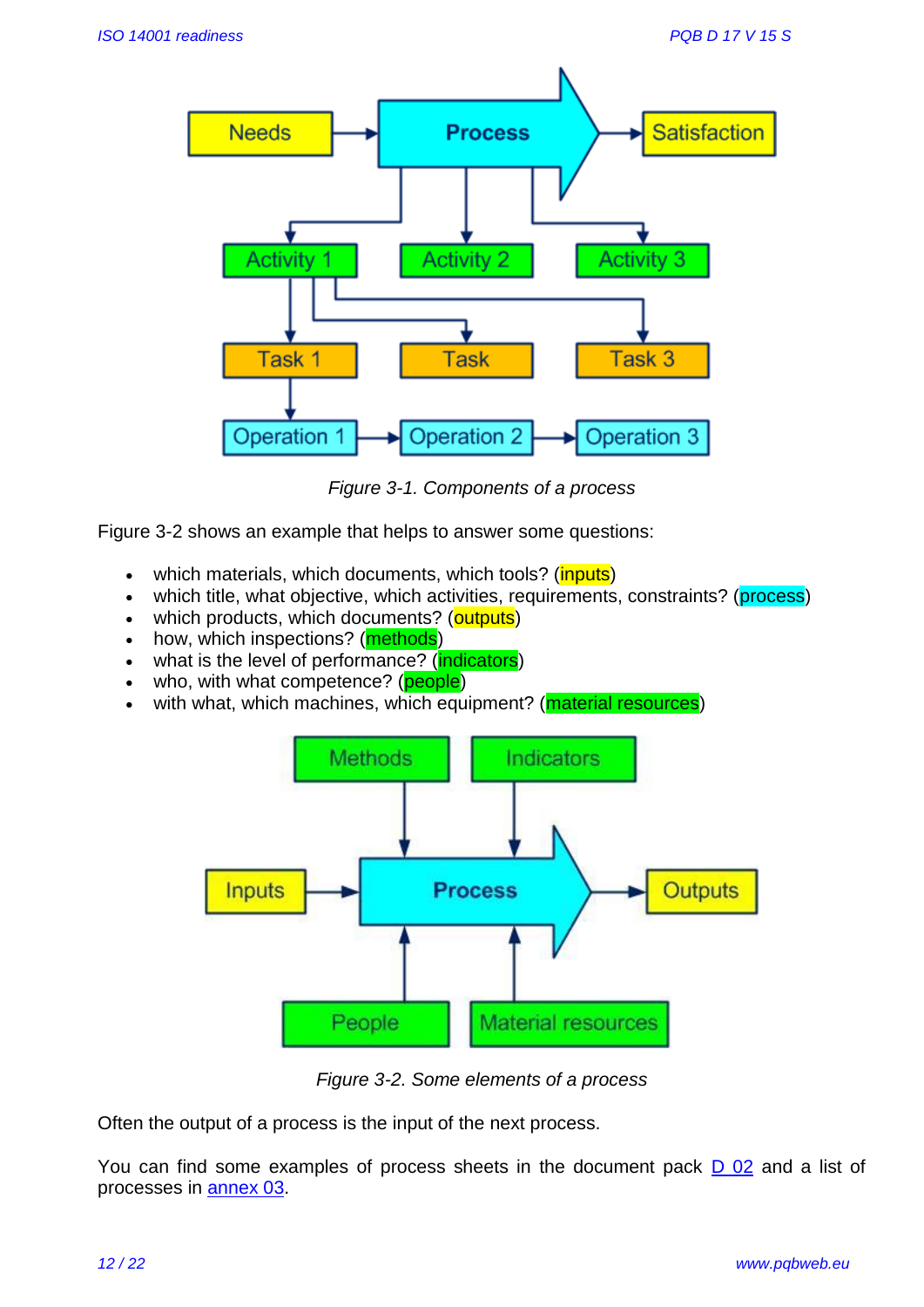Any organization (company) can be considered as a macro process, with its purpose, its inputs (customer needs and expectations) and its outputs (products/services to meet customer requirements).

Our preference is to identify a process using a verb (buy, produce, sell) instead of a noun (purchases, production, sales) to differentiate the process from the company's department or documented information and recall the purpose of the process.

The processes are (as we shall see in the following paragraphs) of management, realization and support types. Do not attach too much importance to process categorizing (sometimes it's very relative) but ensure that all the company's activities at least fall into one process.

## **3.1.1. Management processes**

Management processes are also known as piloting, decision, key or major processes. They are part of the overall organization and include elaboration of the policy, deployment of the objectives and all required checks. They are the glue holding together all of the realization and support processes.

The following processes can be part of this family:

- develop strategy
- develop the environmental policy
- deploy objectives
- plan the EMS
- acquire and manage people
- manage risks
- establish process ownership
- conduct management review
- conduct an audit
- communicate
- improve
- measure satisfaction of interested parties

#### **3.1.2 Realization processes**

The realization (operational) processes are related to the product, increase the added value and contribute directly to customer satisfaction.

They are mainly:

- design and develop
- purchase
- produce
- maintain equipment
- receive, store and deliver
- inspect
- control nonconformities
- anticipate emergencies
- implement corrective actions
- sell
- manage waste

# **3.1.3 Support processes**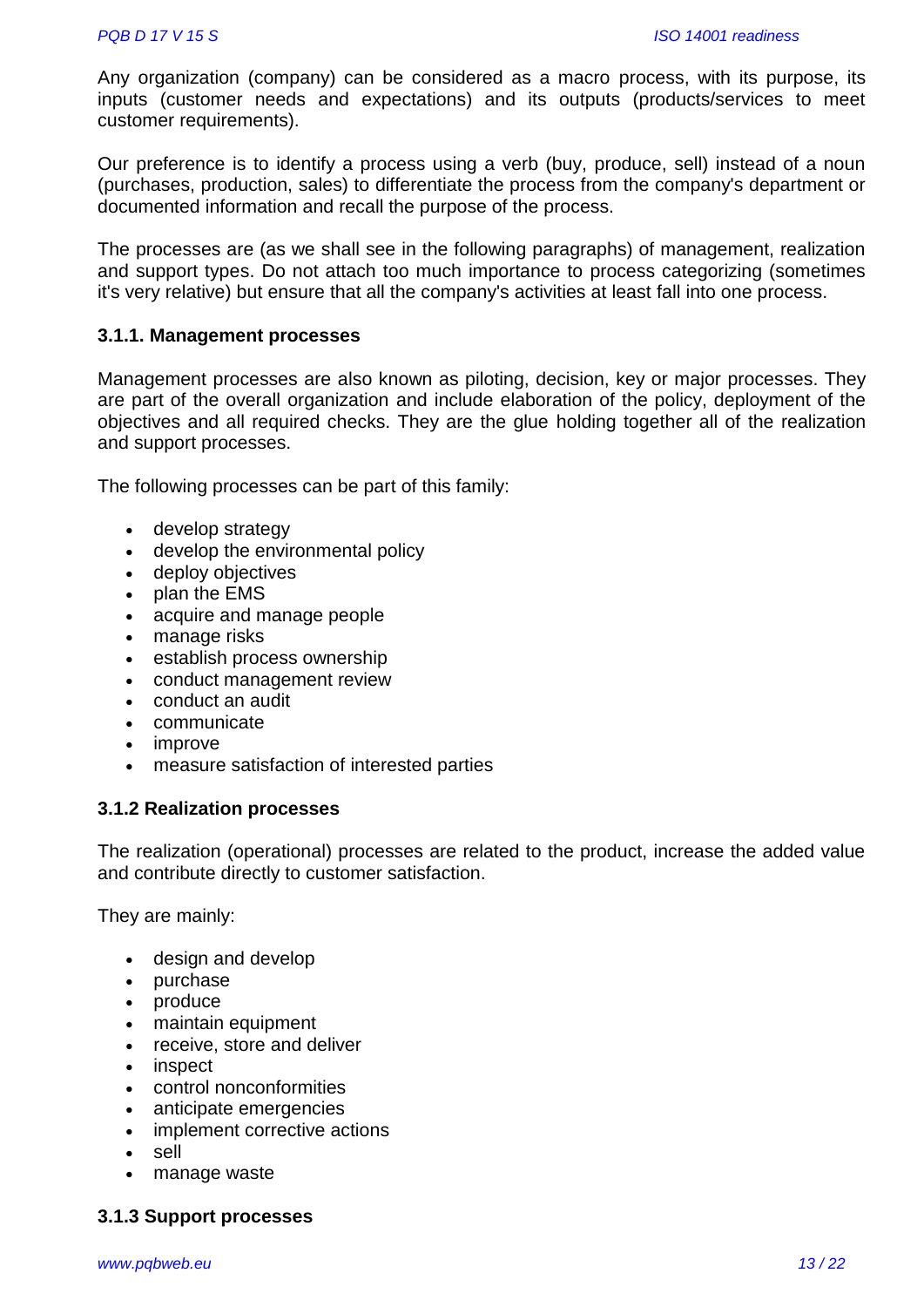The support processes provide the resources necessary for the proper functioning of all other processes. They are not directly related to a contribution of the product's added value, but are still essential.

The support processes are often:

- control documentation
- perform environmental analyses
- acquire and maintain infrastructure
- provide training
- manage inspection means
- keep the legal watch up to date
- keep accountability
- manage staff

# **3.2 Process mapping**

Par excellence process "mapping" is a multidisciplinary work. This is not a formal requirement of the ISO 14001 standard but is always welcome.

The three types of processes and some interactions are shown in figure 3-3:



*Figure 3-3. Process house*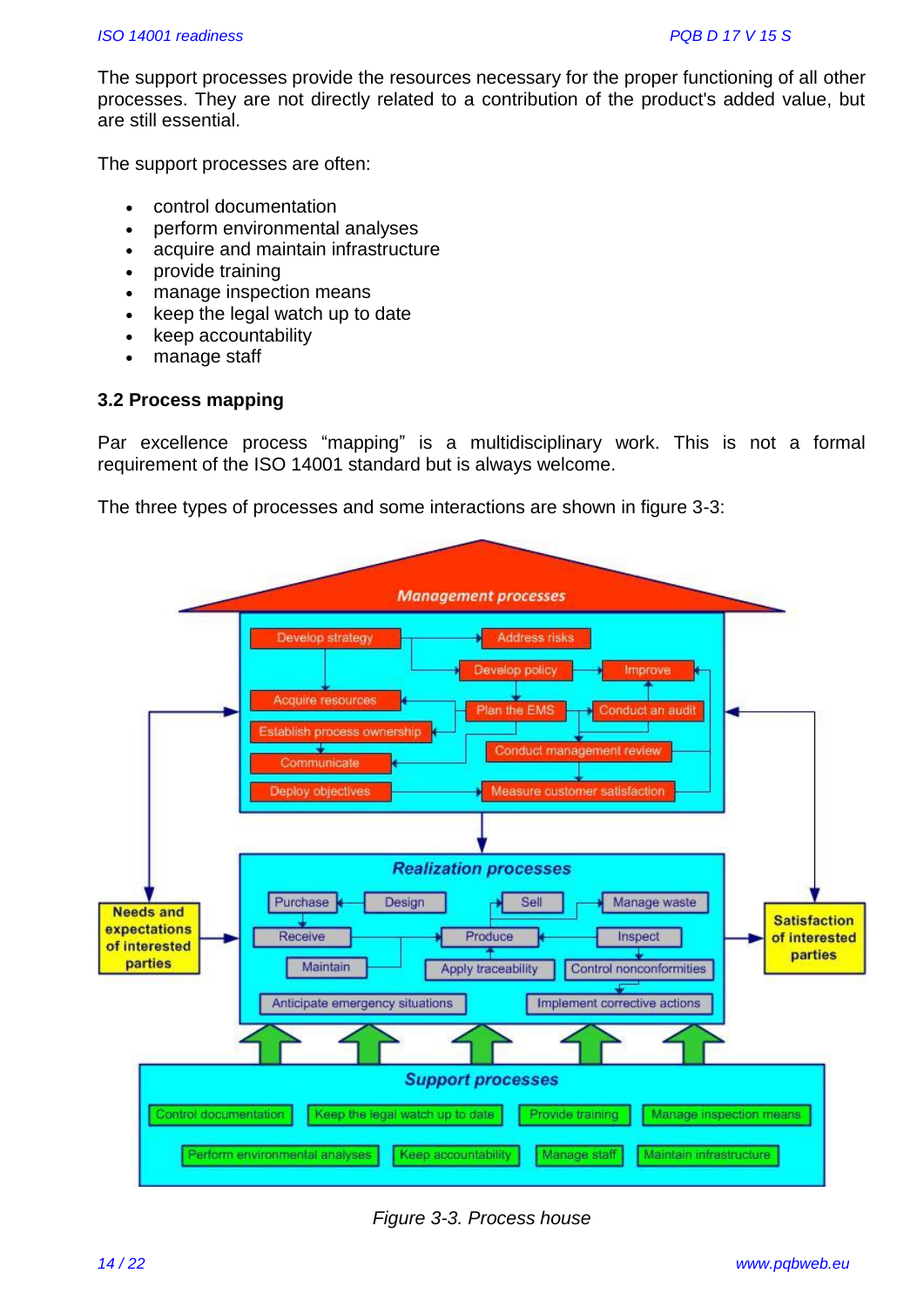In the outputs, do not underestimate unwanted products such as waste, nuisances and rejects.

Mapping, among other things, allows you to:

- obtain a global vision of the company
- identify the beneficiaries (customers), flows and interactions
- define rules (simple) for communication between processes

To obtain a clearer picture, you can simplify by using a total of about 15 core processes. A core process can have several sub-processes: for example, the process "develop the EMS"

can involve:

- develop strategy
- develop policy
- manage risks
- plan the EMS
- deploy objectives
- acquire resources
- establish process ownership
- improve

Two other process examples (design, figure 3-4 and produce, figure 3-5) are:



*Figure 3-4. Design process*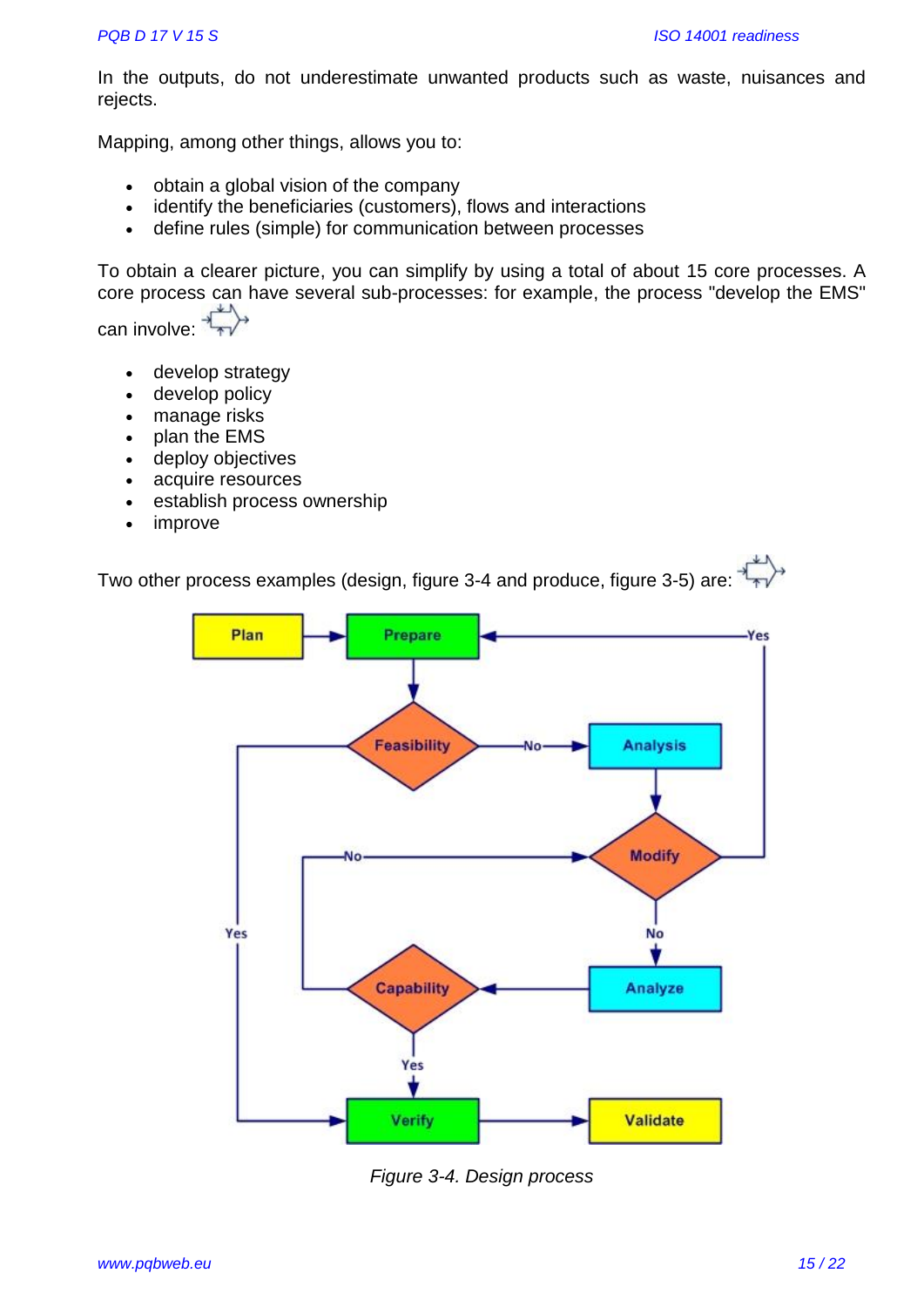

*Figure 3-5. Produce process*

# **3.3 Process approach**

# **Simple solutions for now, perfection for later**

The process approach contributes enormously to the efficient management of the company (cf. [annex 04\)](https://www.pqbweb.eu/document-d-17v15-set-of-documents-iso-14001-version-2015-readiness.php).

**Process approach**: *management by the processes to better satisfy customers, improve the effectiveness of all processes and increase global efficiency*

When the process approach is included during the development, implementation and continual improvement of an environmental management system, it allows one to achieve objectives that are related to the satisfaction of interested parties and environment protection, as is shown in figure 3-6.

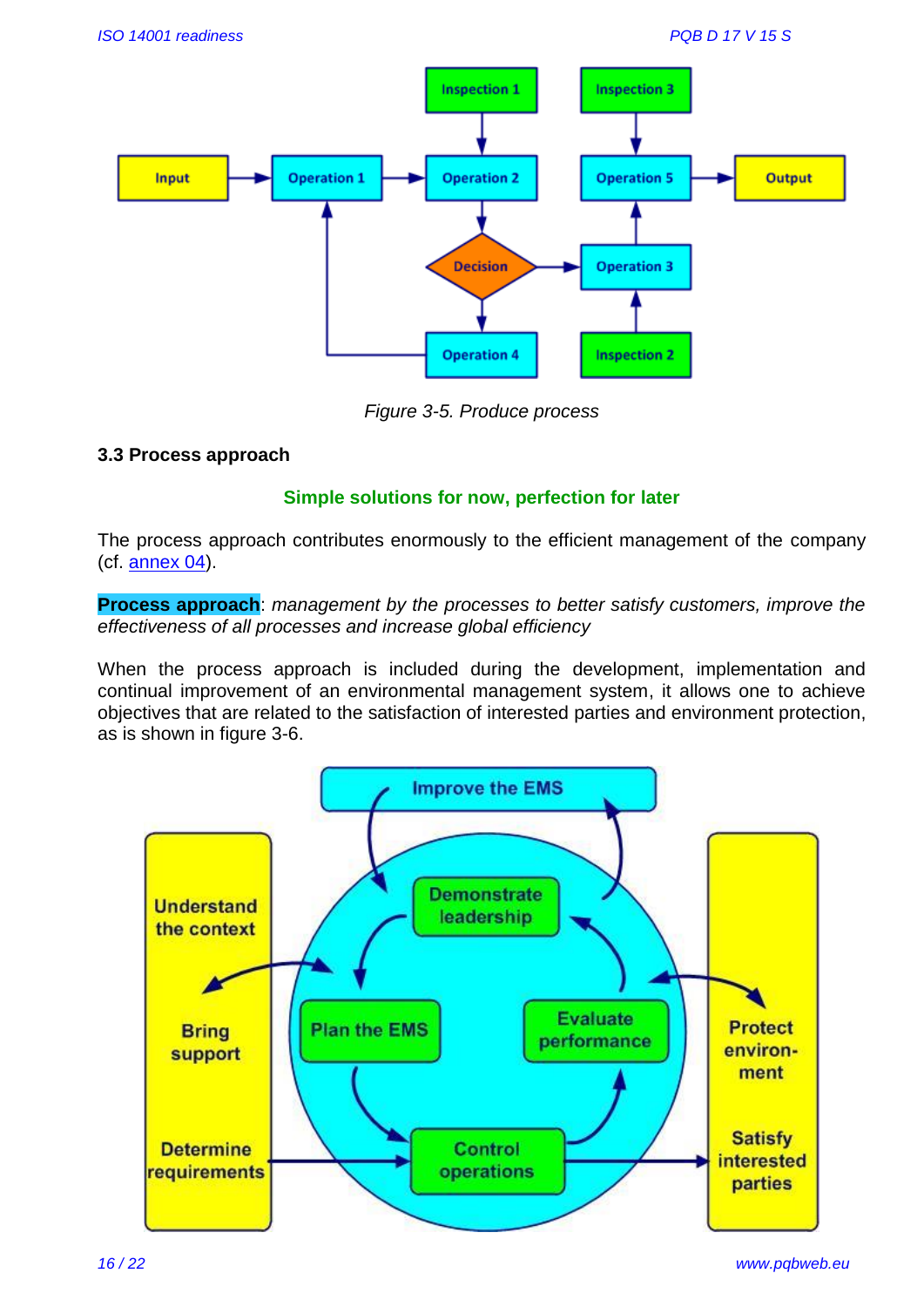*Figure 3-6. Model of an EMS based on process approach and continual improvement*

The process approach:

- emphasizes the importance of:
	- o understanding and complying with customer requirements
	- o prevention so as to react to unwanted elements such as:
		- incidents
		- **accidents**
		- nuisances
		- waste
		- rejects
	- o measuring process performance, effectiveness and efficiency
	- o permanently improving objectives based on pertinent measurements
	- o process added value
- relies on:
	- o methodical identification
	- o interactions
	- o the sequence and
	- o process management, which consists of:
		- determining objectives and their indicators
		- directing related activities
		- analyzing obtained results
		- permanently undertaking improvements
- allows one to:
	- o better view inputs and outputs and their relationship
	- $\circ$  clarify roles and responsibilities
	- o judiciously assign necessary resources
	- o break down barriers between departments
	- o decrease costs, delays and waste
- and ensures in the long run:
	- o control
	- o monitoring and
	- o continual improvement of processes

The process approach **is not**:

- crisis management ("You will not solve the problems by addressing the effects")
- blaming people ("Poor quality is the result of poor management." Masaaki Imai)
- prioritizing investments ("Use your brain, not your money." Taiichi Ohno)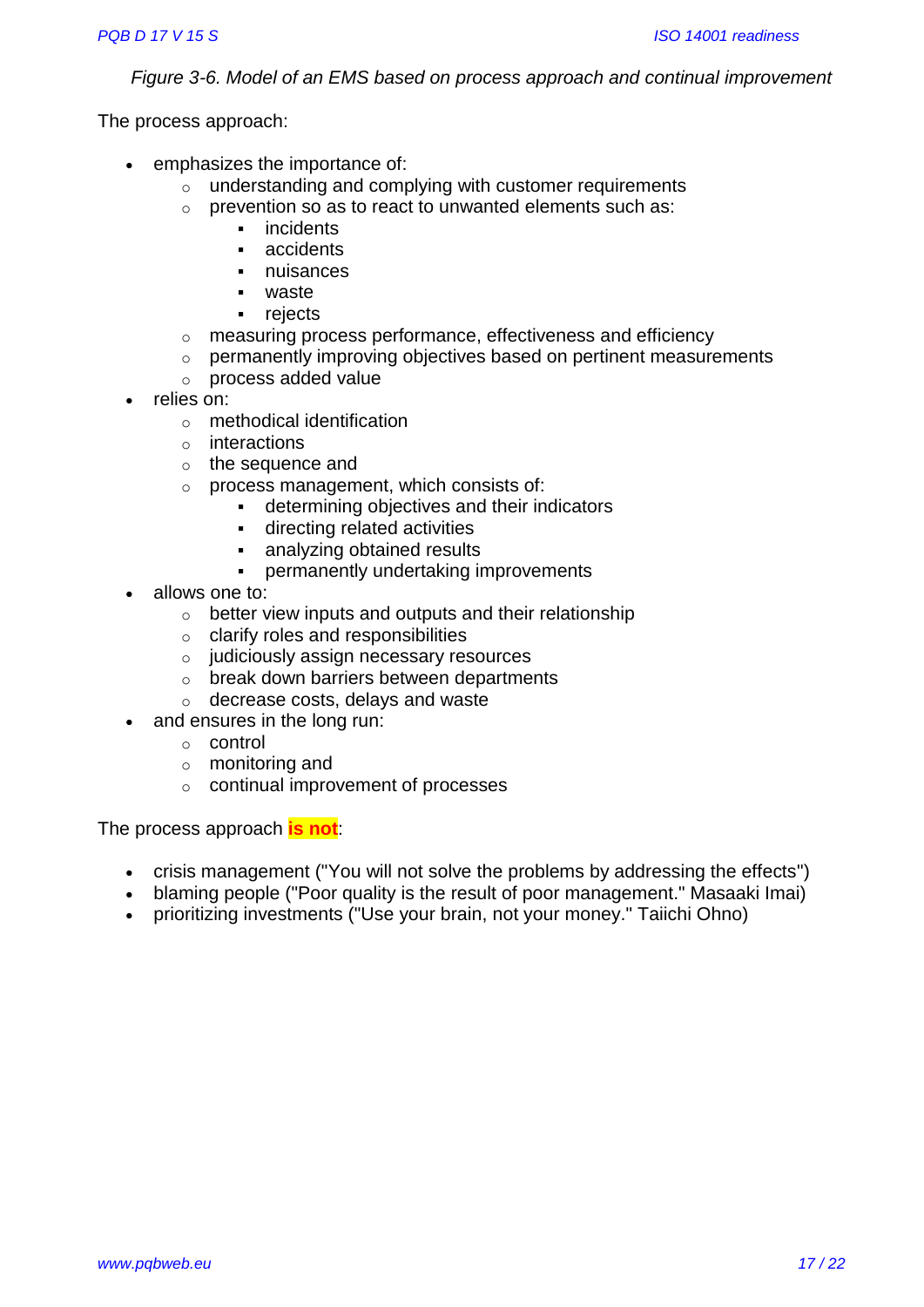

# **4 Context of the organization**

# **4.1 The organization and its context** *(requirements [1 to 2\)](http://www.pqbweb.eu/page.php?id=38#4.1)*

# **The two most important in a company do not appear in its balance sheet: its reputation and its people. Henry Ford**

To successfully implement an environmental management system, we must understand and evaluate everything that can influence the reason for being and business performance. You should think carefully after a few key activities:

- develop a thorough diagnosis of the unique context in which your company exists, taking into account these issues:
	- $\circ$  the external environment, such as:
		- **social**
		- **•** regulatory
		- **economic**
		- **technology**
	- $\circ$  the internal environment, such as:
		- specific aspects of the corporate culture:
			- vision
			- rationale, purpose and mission
			- core values
			- staff
		- **products and services**
		- **n** infrastructure
- analyze the factors that may influence the achievement of business objectives
- establish significant environmental impacts that could affect or be affected by the company (sub-clause 6.1.2)

The SWOT and PESTEL analyses can be useful for relevant analysis of business context (cf. [annex 05\)](https://www.pqbweb.eu/document-d-17v15-set-of-documents-iso-14001-version-2015-readiness.php).

A list of external and internal issues is carried out by a multidisciplinary team. Each issue is determined by its level of influence and control. Priority is given to issues with great influence and poor control.

#### *Good practices*

- *diagnosis of the context includes the main external and internal issues*
- the core values as part of the corporate culture are taken into account in the context of *the company*
- *the list of environmental aspects and impacts is regularly updated*
- *the results of the context analysis are widely diffused*
- *the SWOT analysis includes many relevant examples*
- *the SWOT analysis is a powerful tool for identifying the main threats and opportunities*

#### *Bad practices*

- *some issues of the context of the company are not taken into account*
- *some environmental impacts are not taken into account*
- *the environmental impacts are not prioritized*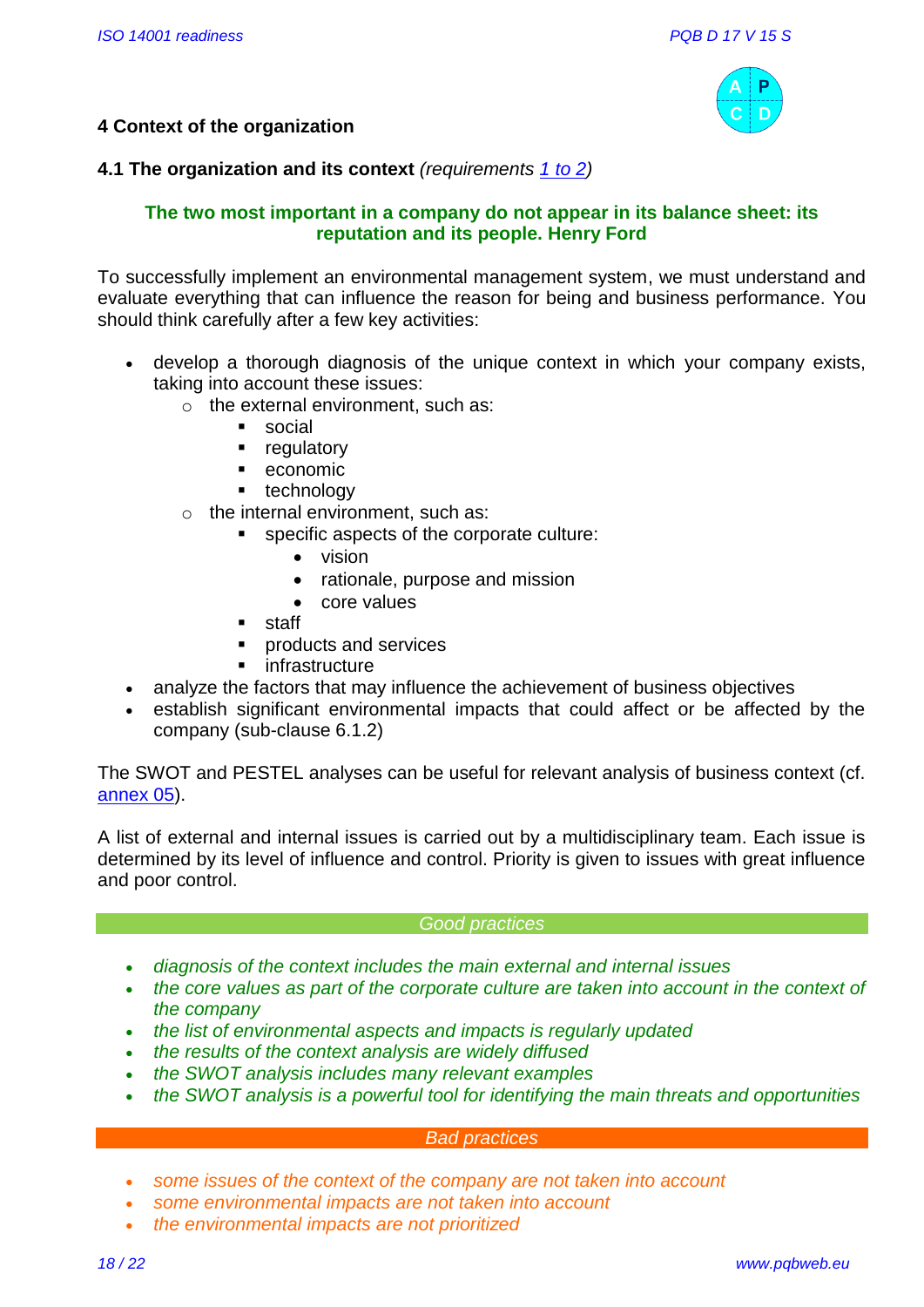- *risk analysis does not take into account strategic issues*
- *no clear link between the SWOT analysis and the actions undertaken*

#### **4.2 Needs and expectations of interested parties** *(requirements [3 to](http://www.pqbweb.eu/page.php?id=38#4.1=2) 5)*

#### **There is only one valid definition of a business purpose: to create a customer. Peter Drucker**

To understand the needs and expectations of interested parties, we must begin by determining those who may be affected by the environmental management system, such as:

- employees
- customers
- external providers
- owners
- shareholders
- bankers
- distributors
- competitors
- citizens
- neighbors
- social and political organizations

A list of interested parties is created by a multidisciplinary team. Every interested party is identified by its level of influence and control in connection with the business context. Priority is given to interested parties with great influence and poor control.

#### *True story*

*The customer is king but we still can fight against rudeness. This example is from the restaurant La petite Syrah in Nice and its coffee prices:*

| Chocolat $3\epsilon$<br>The $2.5e$<br>Infusion 2,5€                                        |
|--------------------------------------------------------------------------------------------|
| PRIX DU CAFÉ EN TERRASSE                                                                   |
| "UN CAFÉ"<br>* UN CAFÉ, S'il VOUS PLAIT."4,256<br>"BONJOUR, UN CAFÉ, 5'il vous PLAIT."A/OE |
| Photo Twitter/@tokai06                                                                     |
| "A coffee"<br>$7 \in$<br>"A coffee, please"4,25 $\in$<br>"Hello, a coffee, please"1,40 €   |

Anticipating the reasonable and relevant needs and expectations of interested parties is:

- meeting the requirements of protection of the environment
- preparing to address risks
- finding improvement opportunities

When a requirement is accepted, it becomes an internal requirement of the EMS.

#### **Quality means including the customer's point of view from design to final recycling**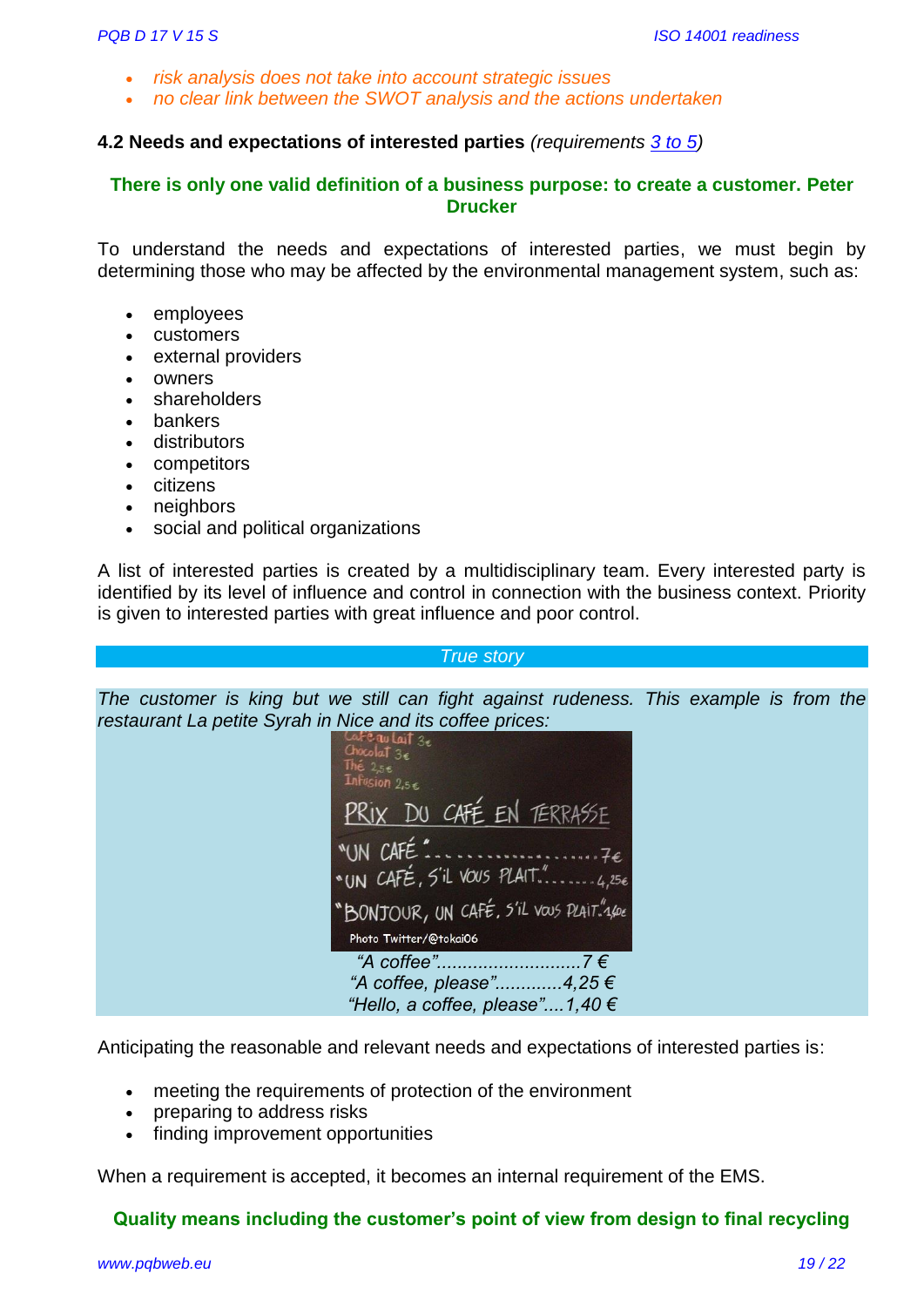#### *Good practices*

- *the list of interested parties is updated*
- *the needs and expectations of interested parties are established through meetings onsite, surveys, roundtables and meetings (monthly or frequent)*
- *the application of compliance obligations is a prevention approach and not a constraint*

#### *Bad practices*

- *compliance obligations are not taken into account*
- *city sanitation regulation defining the discharge conditions to the network is not determined as a compliance obligation*
- *the expectations of interested parties are not determined*
- *the list of interested parties does not contain their area of activity*

#### **4.3 Scope of the environmental management system** *(requirements [6 to 13\)](http://www.pqbweb.eu/page.php?id=38#4.3)*

#### **In many areas, the winner is the one who is best informed. André Muller**

The scope (or in other words, the perimeter) of the environmental management system is defined. If exclusions exist, a justification is provided. When a requirement cannot be applied,

a justification is included in the documented information  $\equiv$  that is maintained and is available to any interested party.

The specific context of the company is taken into account to determine the scope of the EMS including:

- issues (cf. sub-clause 4.1)
- dangerousness of products and services in a life cycle perspective
- corporate culture
- environment:
	- o social
	- o financial
	- o technology
	- o economic
- requirements of interested parties (cf. sub-clause 4.2)
	- compliance obligations
- outsources processes

#### *Good practices*

- *the scope is relevant and available upon request*
- *the scope takes into account the entire life cycle of products*

#### *Bad practices*

- *some products are outside the scope of the EMS without justification*
- *the paint shop is not included in the scope of the EMS*
- *the scope is obsolete (a new subsidiary is not included)*
- *an environmental aspect is not taken into account*

#### **4.4 Environmental management system** *(requirements [14 to](http://www.pqbweb.eu/page.php?id=38#4.4) 15)*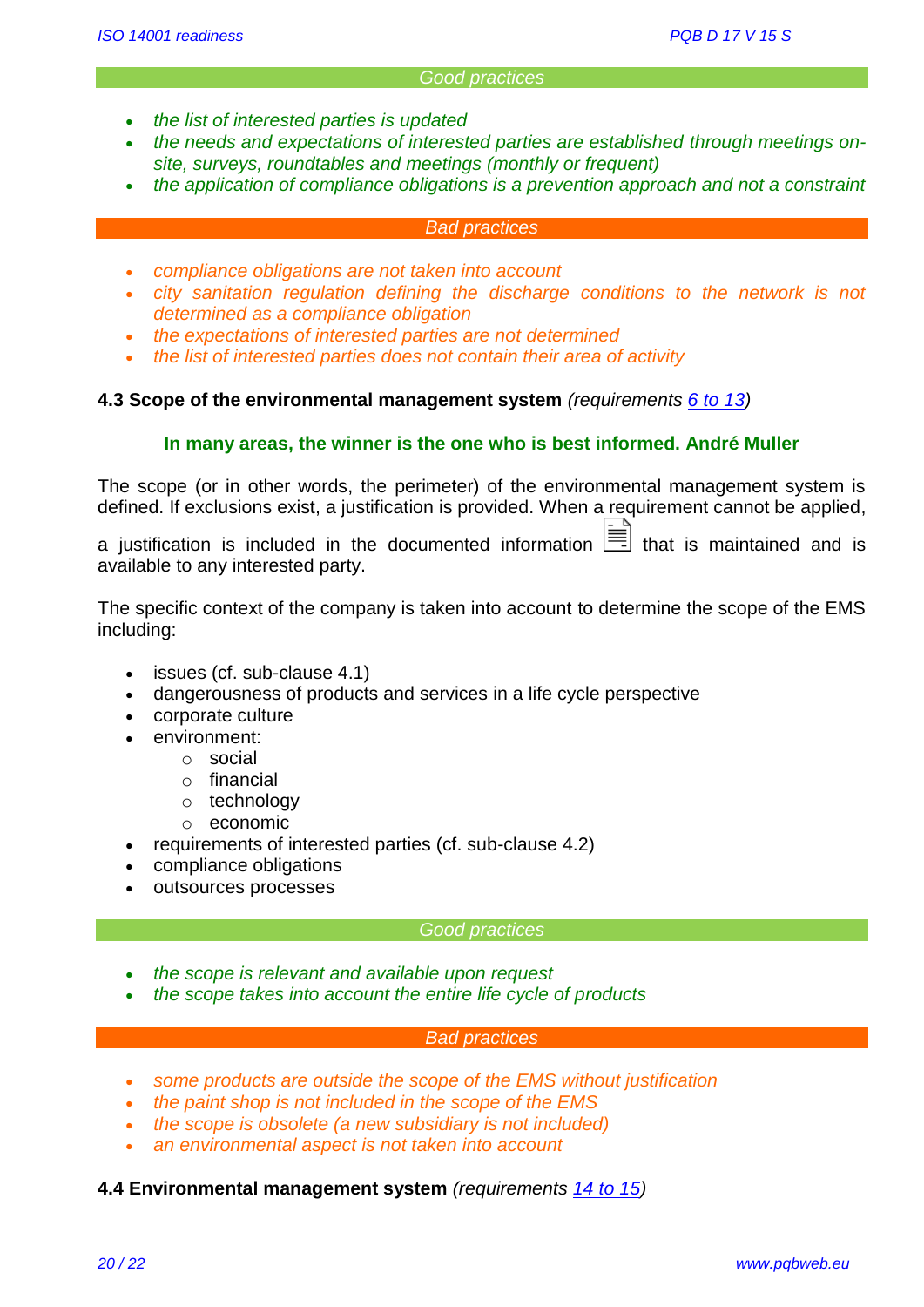# **If you cannot describe what you are doing as a process, you do not know what you're doing. Edwards Deming**

The requirements of the ISO 14001 standard include:

- the environmental performance and
- the control of business processes

To do this the context and issues are taken into account and:

- the environmental management system is:
	- o established
	- $\circ$  documented (a simple and sufficient documentation system is set up)
	- o implemented and
	- o continually improved
- the environmental policy, objectives, resources and the work environment are determined
- environmental requirements are integrated into business processes
- risks are determined and actions to reduce them are established (cf. sub-clause 6.1)
- the core necessary EMS processes are controlled:
	- o corresponding resources are ensured
	- o the inputs and outputs are determined
	- $\circ$  the necessary information is available
	- o owners are appointed (responsibilities and authorities defined)
	- o sequences and interactions are determined
	- o each process is measured and monitored (established criteria)
	- o objectives are set and performance indicators analyzed
	- o actions for continual improvement of processes are established
- an environmental diagnostic is carried out, environmental aspects are determined and significant environmental impacts are determined
- audits and reviews of the EMS are performed regularly
- an action plan helps with the implementation of the environmental policy, the achievement of the company's objectives and the improvement of its performance
- history of emergencies, incidents and nonconformities are evaluated, potential emergencies are determined, evaluated and methods are implemented to respond

The environmental manual is not a requirement of ISO 14001 version 2015, but it is always a possible method to present the company, its EMS and its procedures and processes (cf. [annex 07\)](https://www.pqbweb.eu/document-d-17v15-set-of-documents-iso-14001-version-2015-readiness.php).

The requirements of the ISO 14001 standard are shown in figure 4-1: